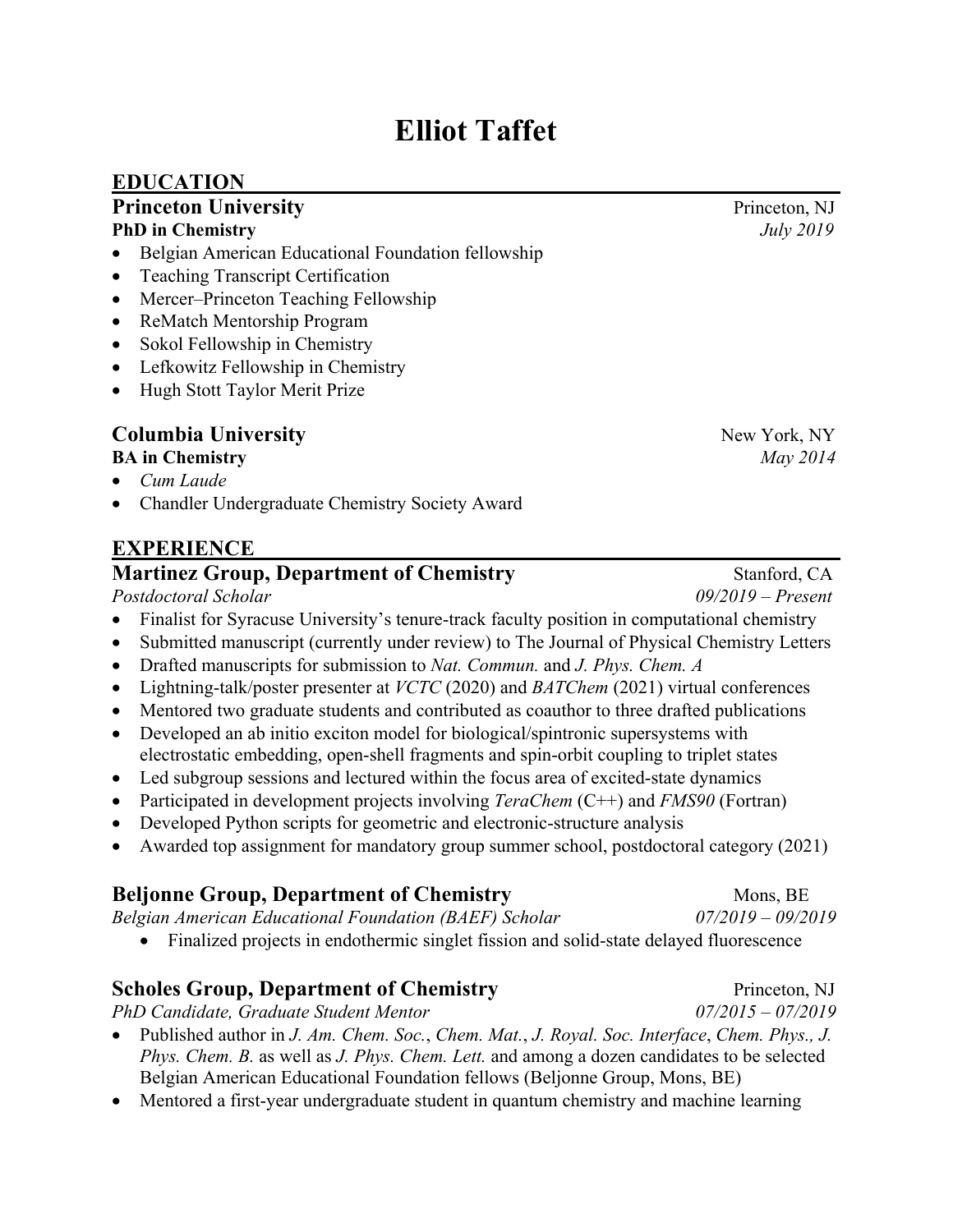- Fostered collaborations with senior researchers in the National Renewable Energy Lab (NREL), Los Alamos National Lab (LANL) and the University of Mons
- Engaged in projects at the intersection of quantum chemistry and nonadiabatic dynamics (LANL), as well as thin-film fabrication and photothermal deflection spectroscopy (NREL)
- Seven total first-author publications and four public research presentations

#### **Guest Lecturer, Department of Chemistry** Princeton, NJ

*CHM 305: The Quantum World 10/2017 – 10/2018*

- Selected to give three lectures over two years in which the course was taught
- Prepared lecture material and helped craft midterm examinations

#### **Fellow, Mercer-Princeton Teaching Partnership Program Mercer, NJ**

*Chemistry Adjunct Faculty 02/2018 – 12/2018*

- Course instructor of fifty students for general chemistry in Fall 2018 following mentorship by Mercer County Community College chemistry faculty in Spring 2018
- Responsible for giving invited lectures and preparing course syllabus, exams, homework and study material, in addition to community outreach for National Chemistry Week
- Participated in a series of professional development seminars and gave a *Zoom* lecture

#### **Teaching Assistant, Department of Chemistry Frinceton, NJ**

*CHM 305: The Quantum World and CHM 215: Advanced Gen. Chem.* 0*9/2016 – 05/2017*

- Awarded the Sokol fellowship for exceptional graduate teaching
- Worked as the sole TA for both courses and received no outside assistance or mentorship
- Earned excellent student evaluation scores and comments (available upon request)
- Taught student discussion sections (precepts), designed review material, met students regularly during office hours, held review sessions, graded problem sets/exams, and answered course questions via email and *Piazza*

#### **ReMatch Research Mentorship Program** Princeton, NJ

*Graduate Student Mentor 10/2017 – 12/2018*

- Forged a connection with an undergraduate student and designed a research proposal and introductory research project
- Mentored this student during the Spring 2018 and Fall 2018 semesters

#### **McGraw Center Teaching Transcript Certification** Princeton, NJ

*Graduate Student Participant 01/2017 – 07/2019*

- Underwent a videotaped class session with a McGraw Center fellow (available upon request)
- Attended multiple workshop sessions on pedagogical techniques and teaching strategies

#### **Belgian American Educational Foundation Fellowship Mons, BE**

*American PhD Student Studying in Belgium 01/2019 – 07/2019*

- Invited speaker on behalf of the Beljonne Group at the Cavendish Laboratory in Cambridge
- Presented a poster during the IPOE 2019 Conference in Cergy-Pontoise, France